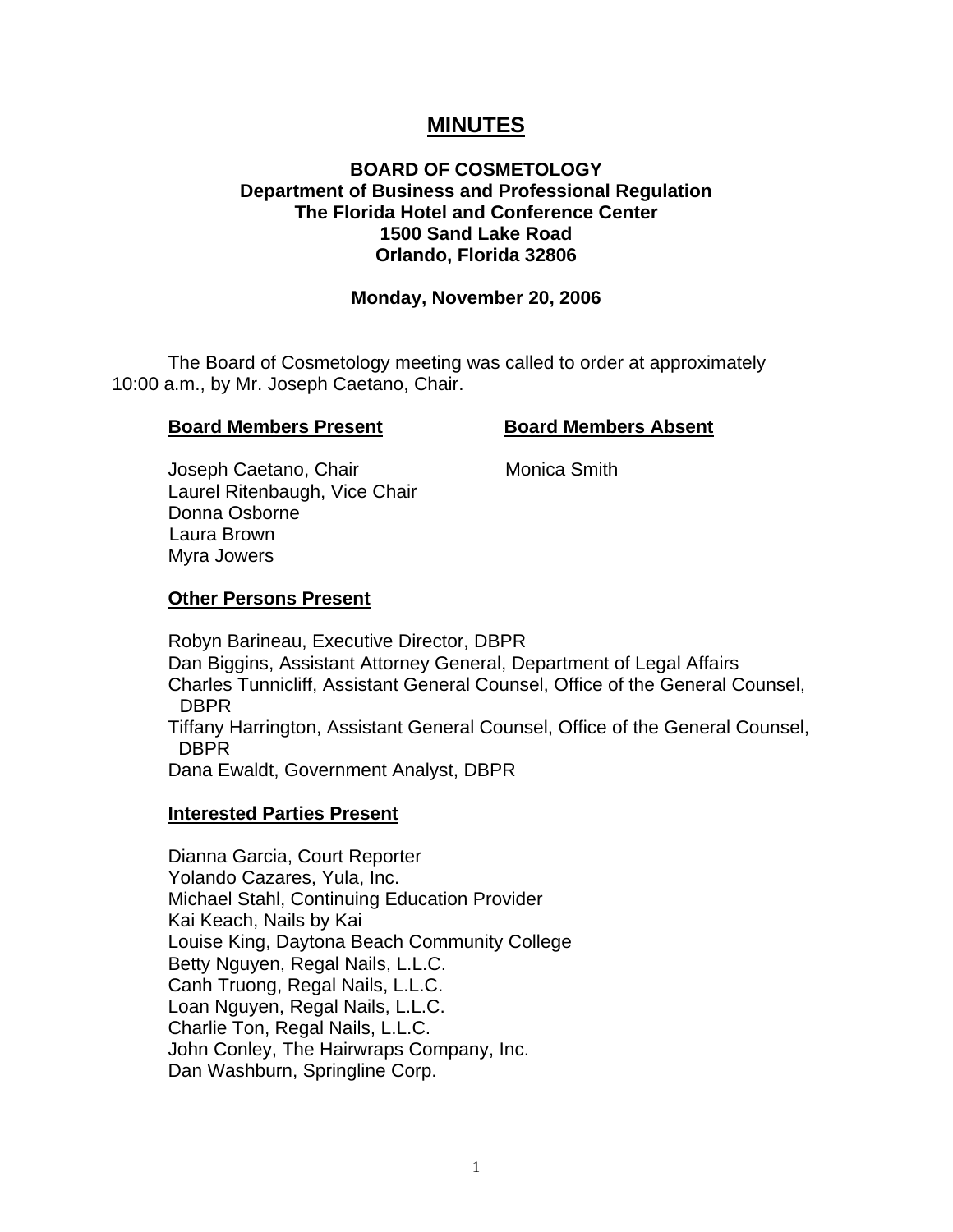The meeting was opened with a roll call and a quorum was established. Chair Joseph Caetano excused Ms. Monica Smith's absence from the meeting.

#### **Approval of Minutes: April 23, 2006**

Mrs. Laura Brown moved to approve the minutes from the July 23, 2006, board meeting. Ms. Donna Osborne seconded the motion to approve the minutes and the motion passed unanimously.

#### **Applications**

## **Applications for Hair Braiding Courses**

**Example 2** Circuit Works

 After review and discussion of the course application, Vice Chair Laurel Ritenbaugh moved to deny the application based on the incorrect reference to body wrapping, sanitation, and treatment of scalp diseases. Ms. Osborne seconded the motion and the motion passed unanimously.

Graham Moore Hair Braiding

 After review and discussion of the course application, Vice Chair Ritenbaugh noted that the wording of the course completion certificate could possibly be misinterpreted as being endorsed by the Board of Cosmetology. Vice Chair Ritenbaugh moved to approve the course application with a contingency of inserting the word "approved" after Board of Cosmetology. The correction must be submitted to the Executive Director within 30 days of the date of the order for her approval. Ms. Myra Jowers seconded the motion. The motion passed unanimously.

Hair It Iz

 After review and discussion of the course application, Vice Chair Ritenbaugh moved to deny the application based on the incorrect reference to The Department of Health and based on the numerous misspellings throughout the course material. Mrs. Brown seconded the motion. The motion passed unanimously.

Universal Beauty Salon and Products

 After review and discussion of the course application, Vice Chair Ritenbaugh moved to deny the application based on the incorrect reference to dandruff treatment as well as the numerous misspellings throughout the course material. Mrs. Brown seconded the motion. The motion to deny the application passed unanimously.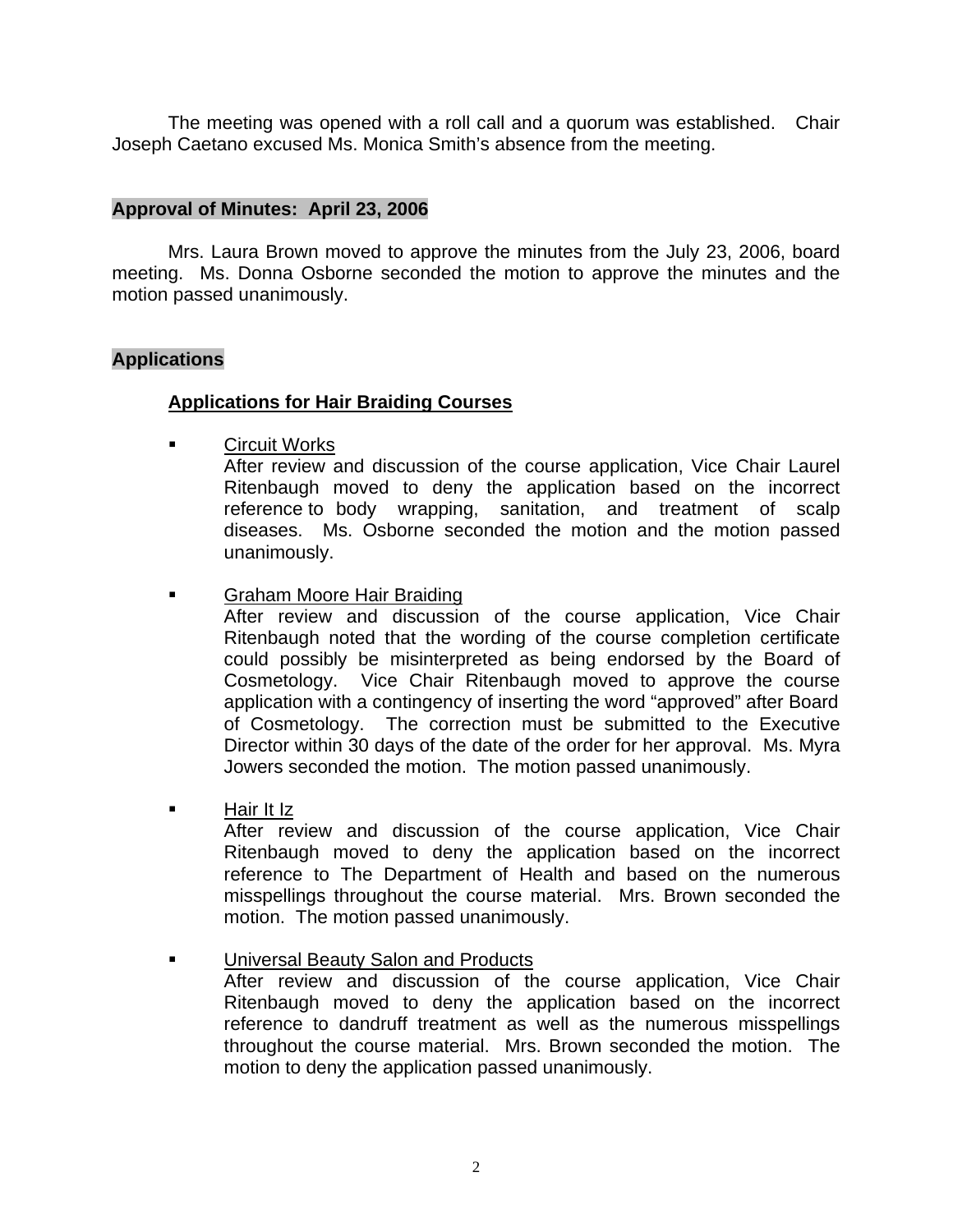Latin American Beauty School

 After review and discussion of the course application, Vice Chair Ritenbaugh moved to approve the application. Ms. Osborne seconded the motion and the motion passed unanimously.

CEUWorks.com

 After review and discussion of the course application, Vice Chair Ritenbaugh moved to deny the application based on the reference to treatments of scalp disorders and based on the reference to disinfecting tools used in the practice of cosmetology. Usage of the referenced tools is beyond the scope of authority for a hair braider. Mrs. Brown seconded the motion and the motion passed unanimously.

## **Applications for Hair Wrapping Courses**

Circuit Works

 After review and discussion of the course application, Vice Chair Ritenbaugh moved to deny the application based on the incorrect reference to body wrapping, sanitation, and treatment of scalp diseases. Ms. Osborne seconded the motion and the motion passed unanimously.

Exotica Academy, Inc.

 After review and discussion of the course application, Ms. Jowers moved to approve the application. Vice Chair Ritenbaugh seconded the motion and the motion passed unanimously.

Hair It Iz

 After review and discussion of the course application, Mrs. Brown moved to deny the application based on the incorrect reference to The Department of Health and based on the misspellings throughout the course material. Ms. Osborne seconded the motion. The motion passed unanimously.

- Latin American Beauty School After review and discussion of the course application, Vice Chair Ritenbaugh moved to approve the application. Ms. Osborne seconded the motion and the motion passed unanimously.
- CEUWorks.com

 After review and discussion of the course application, Vice Chair Ritenbaugh moved to deny the application based on the reference to treatments of scalp disorders and the reference to disinfecting tools used in the practice of cosmetology. Usage of the referenced tools is beyond the scope of authority for a hair wrapper. Mrs. Brown seconded the motion and the motion passed unanimously.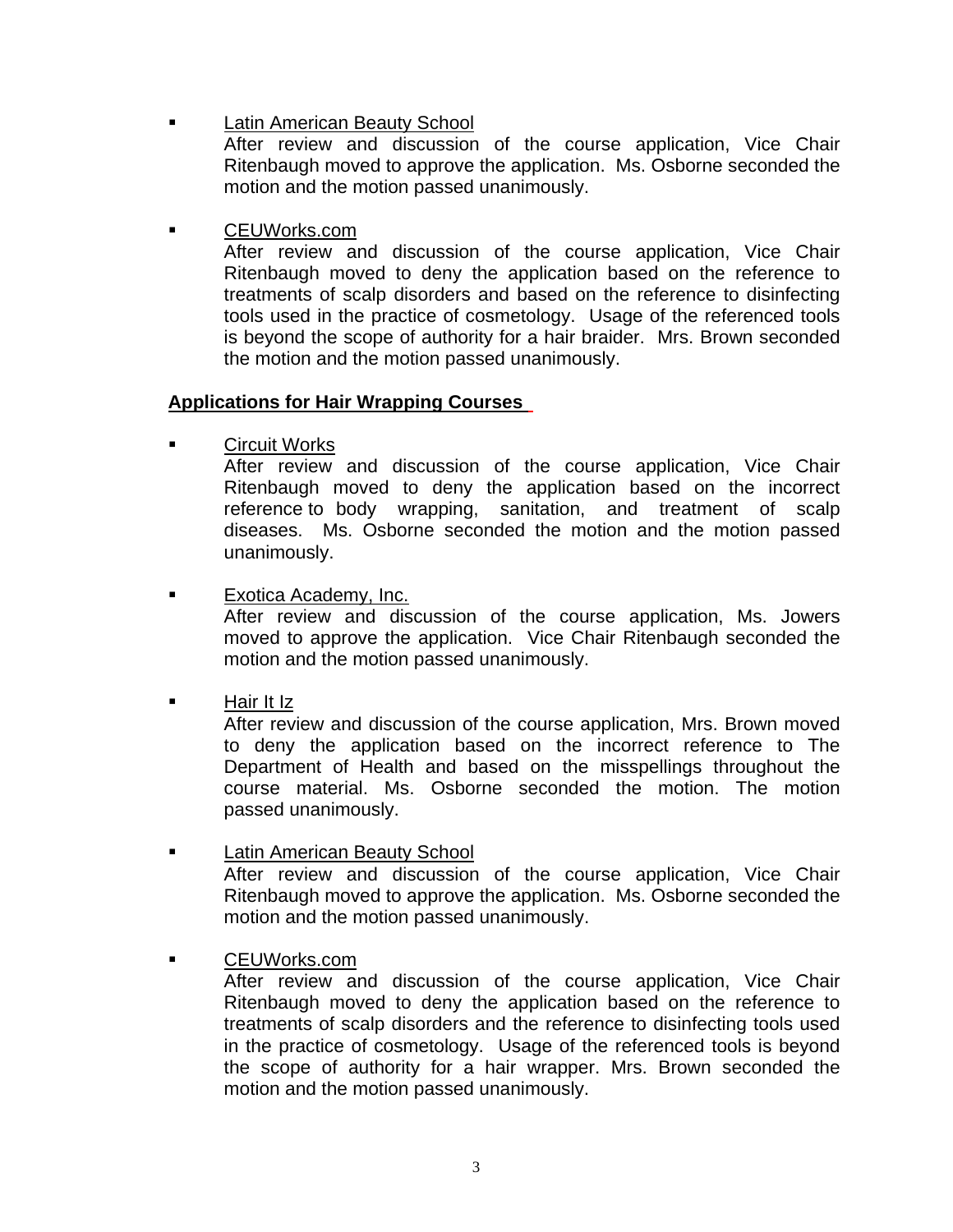# **Applications for Body Wrapping Courses**

Exotica Academy, Inc.

 After review and discussion of the course material, Ms. Osborne moved to approve the course application with a contingency of removing the "inch loss" claim from the course outline. The correction must be submitted to the Executive Director within 30 days of the date of the order for her approval. Vice Chair Ritenbaugh seconded the contingency motion. The motion passed unanimously.

# Slender Solutions, LLC

 After review and discussion of the course application, Vice Chair Ritenbaugh moved to approve the application. Mrs. Brown seconded the motion and the motion passed unanimously.

#### **ASM Beauty World Academy, Inc.**  After review and discussion of the course material, Vice Chair Ritenbaugh moved that the board deny the application based on weight-loss claims. Mrs. Brown seconded the motion and the motion passed unanimously.

Hollywood Institute of Beauty Careers

 After review and discussion of the course application, Mrs. Brown moved to deny the application based on the course outline specifying "continuing education" instead of "initial education" and based on weight-loss and cellulite reduction claims. Ms. Jowers seconded the motion. The motion passed unanimously.

- Professional Hand Institute Vice Chair Ritenbaugh moved to approve the course application. Mrs. Brown seconded the motion and the motion passed unanimously. Vice Chair Ritenbaugh suggested board staff contact this provider to request correction of the spelling errors.
- **Example 21 Example 21 Latin American Beauty School**  Vice Chair Ritenbaugh moved to approve the course application. Mrs. Brown seconded the motion and the motion passed unanimously.
- CEUWorks.com

 After review and discussion of the course application, Vice Chair Ritenbaugh moved to deny the application based on the reference to treatments of scalp disorders, wart removal and the reference to disinfecting tools used in the practice of cosmetology. Usage of the referenced tools is beyond the scope of authority for a body wrapper. Mrs. Brown seconded the motion and the motion passed unanimously.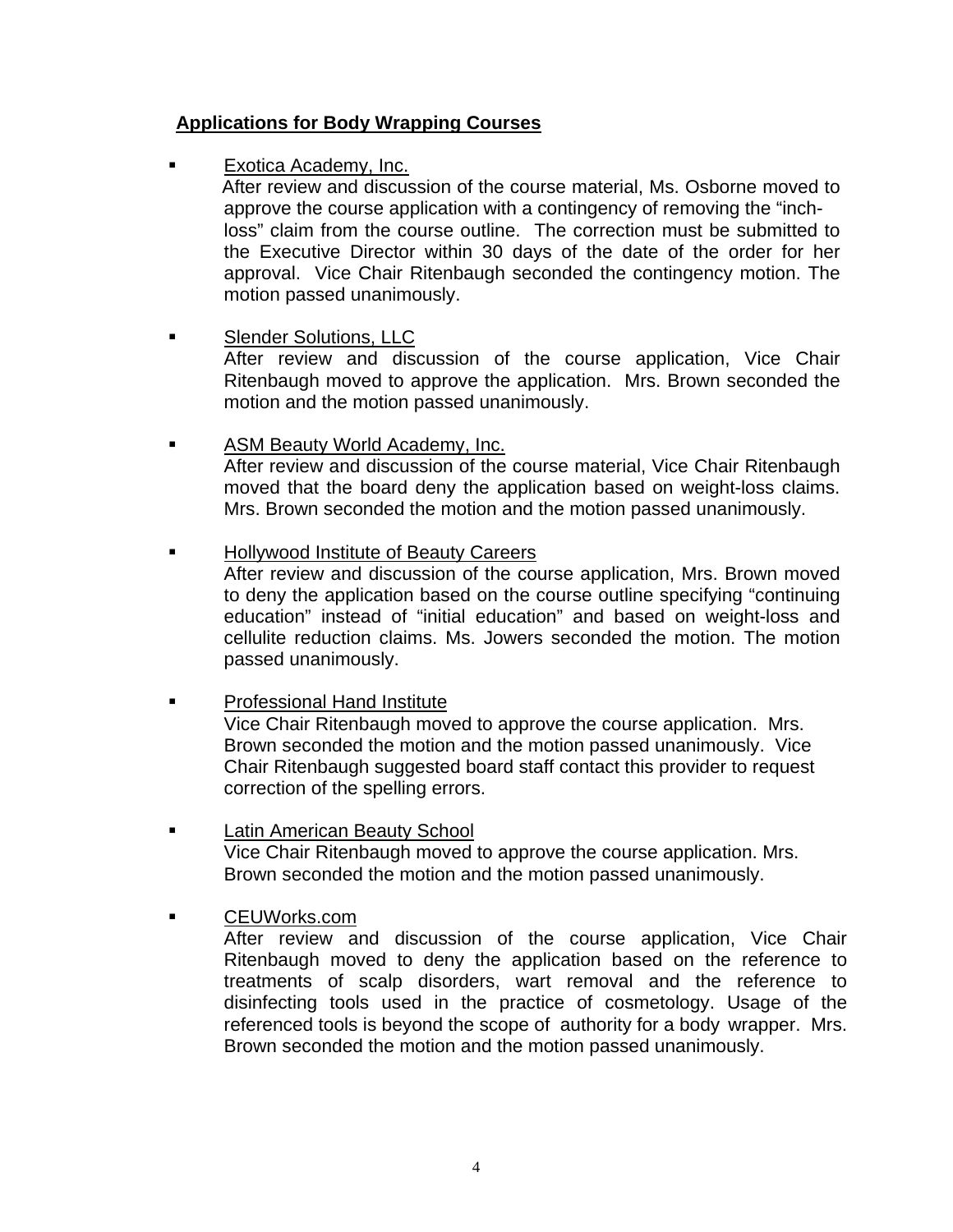# **Initial HIV/AIDS Course Applications**

- Angel's Nails & Skincare Academy, Inc. Vice Chair Ritenbaugh moved to approve the application. Ms. Osborne seconded the motion. The motion passed unanimously.
- Hair It Iz

 After review and discussion of the course application Mrs. Brown moved that the board approve the application with a contingency that the course completion certificate be amended to include a line indicating the date of completion and that the provider signature space be corrected to read "signed" instead of "singed". The amended completion certificate must be submitted to the Executive Director for approval within 30 days of the date of the order. Ms. Jowers seconded the motion and the motion passed unanimously.

- Eureka Institute of Health & Beauty Mrs. Brown moved to approve the application. Ms. Osborne seconded the motion. The motion passed unanimously.
- **Exotica Academy, Inc.**  Vice Chair Ritenbaugh moved to approve the application. Ms. Osborne seconded the motion. The motion passed unanimously.
- **Nichael L. Stahl**

 Mr. Michael Stahl was present for the meeting. After review and discussion of the course application, Ms. Osborne moved to approve the application. Mrs. Brown seconded the motion. The motion passed unanimously.

**Example 21 Example 21 Latin American Beauty School**  Vice Chair Ritenbaugh moved to approve the course application. Mrs. Brown seconded the motion and the motion passed unanimously.

# **Continuing Education Course Applications**

- Nature Synergy, Inc. Nature Synergy Rejuvenating Face Lift Massage 12 Hours (Live & Home Study) After review and discussion, Mrs. Brown moved to deny the application as the references to massage and face lifts are beyond the scope of authority for a registered Facial Specialist in the State of Florida. Ms. Osborne seconded the motion and the motion passed unanimously.
- Continuing Education Concepts State & Federal Laws and Rules (2 Hours Live) After review and discussion, Vice Chair Ritenbaugh moved to deny the application based on the course outline requires further clarification and

based on the reference to federal laws. Ms. Osborne seconded the motion.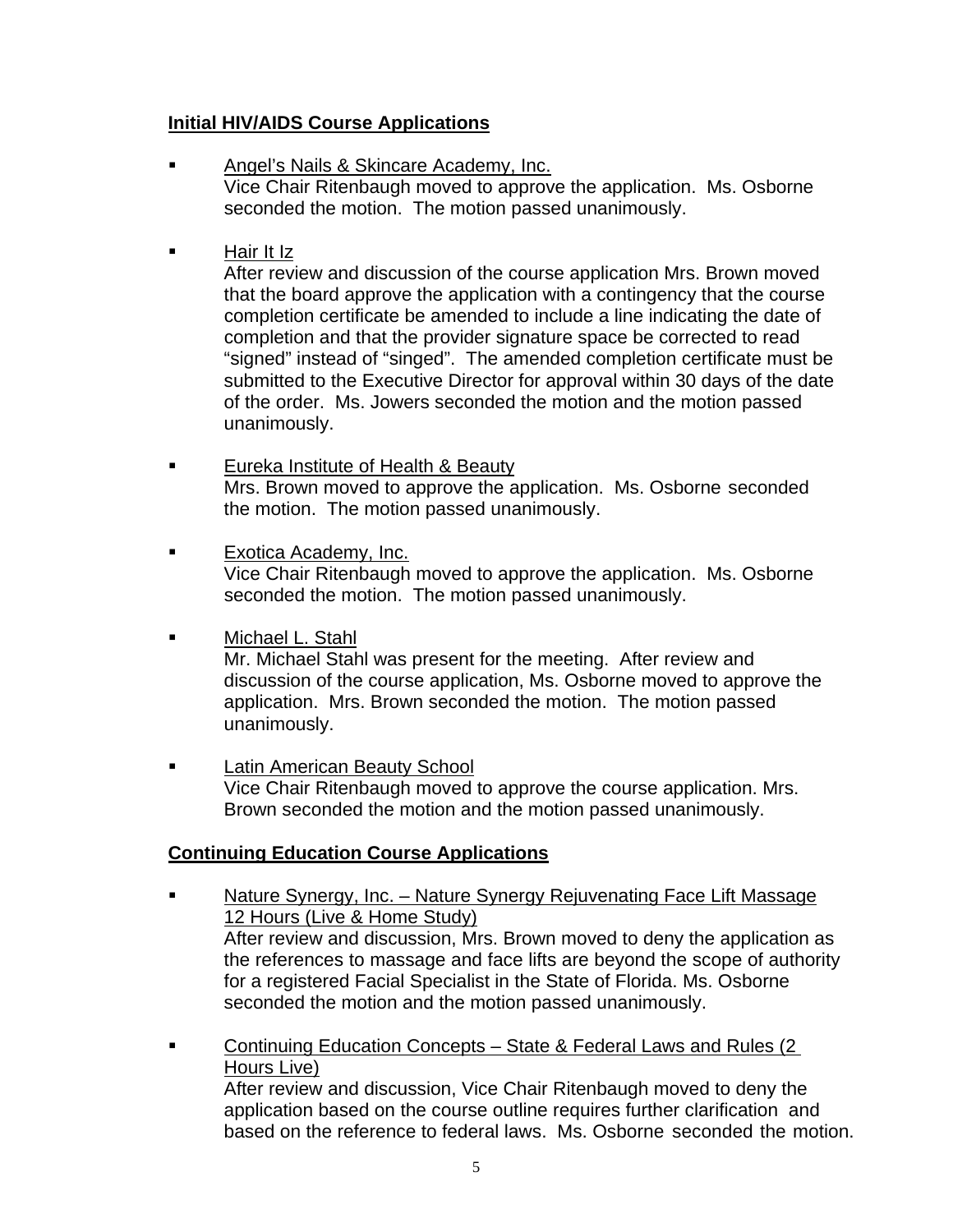The motion passed unanimously.

- **Dudley Products, Inc. Developing the Winner In You (2 Hours**  Conference/Trade Show) After review and discussion, Ms. Osborne moved to deny the application based on the course outline referencing North Carolina State Board of Cosmetic Arts and that the course is product driven. Ms. Jowers seconded the motion. The motion passed unanimously.
- **Dudley Products, Inc. Packaging Your Products for Profit (2 Hours**  Conference/Trade Show) After review and discussion, Ms. Osborne moved to deny the application based on the course outline referencing North Carolina State Board of Cosmetic Arts and that the course is product driven. Ms. Jowers seconded the motion. The motion passed unanimously.
- Dudley Products, Inc. Trend Analysis (2 Hours Conference/Trade Show) After review and discussion, Ms. Osborne moved to deny the application based on the course outline referencing North Carolina State Board of Cosmetic Arts and that the course is product driven. Ms. Jowers seconded the motion. The motion passed unanimously.
- Dudley Products, Inc. Trichology (2 Hours Conference/Trade Show) After review and discussion, Ms. Osborne moved to deny the application based on the course outline referencing North Carolina State Board of Cosmetic Arts and that the course is product driven. Ms. Jowers seconded the motion. The motion passed unanimously.
- Dudley Products, Inc. Shear Factor (2 Hours Conference/Trade Show) After review and discussion Ms. Osborne moved to deny the application based on the course outline referencing North Carolina State Board of Cosmetic Arts and that the course is product driven. Ms. Jowers seconded the motion. The motion passed unanimously.
- **Dudley Products, Inc. Masterpieces (2 Hours Conference/Trade Show)**  After review and discussion Ms. Osborne moved to deny the application based on the course outline referencing North Carolina State Board of Cosmetic Arts and that the course is product driven. Ms. Jowers seconded the motion. The motion passed unanimously.
- Dudley Products, Inc. Natural Hair Care (2 Hours Conference/Trade Show) After review and discussion, Ms. Osborne moved to deny the application based on the course outline referencing North Carolina State Board of Cosmetic Arts and that the course is product driven. Ms. Jowers

seconded the motion. The motion passed unanimously.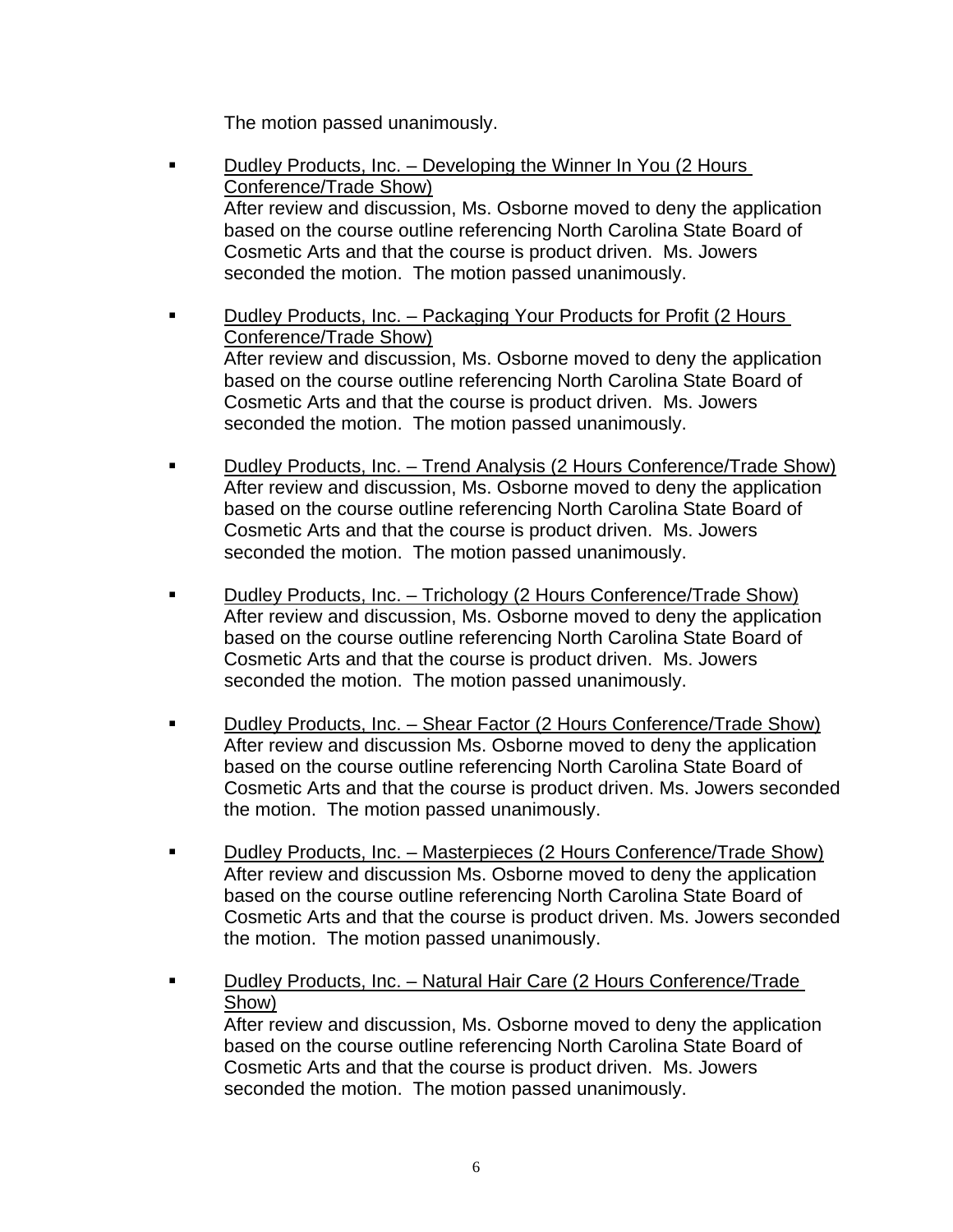- Dudley Products, Inc. Express Yourself (2 Hours Conference/Trade Show) After review and discussion, Ms. Osborne moved to deny the application based on the course outline referencing North Carolina State Board of Cosmetic Arts and that the course is product driven. Ms. Jowers seconded the motion. The motion passed unanimously.
- Dudley Products, Inc. Color Creations (2 Hours Conference/Trade Show) After review and discussion, Ms. Osborne moved to deny the application based on the course outline referencing North Carolina State Board of Cosmetic Arts and that the course is product driven. Ms. Jowers seconded the motion. The motion passed unanimously.
- Dudley Products, Inc. Leading Your Salon to Success (2 Hours Conference/Trade Show) After review and discussion, Ms. Osborne moved to deny the application based on the course outline referencing North Carolina State Board of Cosmetic Arts and that the course is product driven. Ms. Jowers seconded the motion. The motion passed unanimously.
- Dudley Products, Inc. Skin Care Solutions (2 Hours Conference/Trade Show)

 After review and discussion, Ms. Osborne moved to deny the application based on the course outline referencing North Carolina State Board of Cosmetic Arts and that the course is product driven. Ms. Jowers seconded the motion. The motion passed unanimously.

 Dudley Products, Inc. – Party Pleasures (2 Hours Conference/Trade Show)

 After review and discussion, Ms. Osborne moved to deny the application based on the course outline referencing North Carolina State Board of Cosmetic Arts and that the course is product driven. Ms. Jowers seconded the motion. The motion passed unanimously.

- **Dudley Products, Inc. Elevate Your Income with Parties (2 Hours**  Conference/Trade Show) After review and discussion, Ms. Osborne moved to deny the application based on the course outline referencing North Carolina State Board of Cosmetic Arts and that the course is product driven. Ms. Jowers seconded the motion. The motion passed unanimously.
- **Dudley Products, Inc. Retailing Your Way to the Bank (2 Hours** Conference/Trade Show)

 After review and discussion, Ms. Osborne moved to deny the application based on the course outline referencing North Carolina State Board of Cosmetic Arts and that the course is product driven. Ms. Jowers seconded the motion. The motion passed unanimously.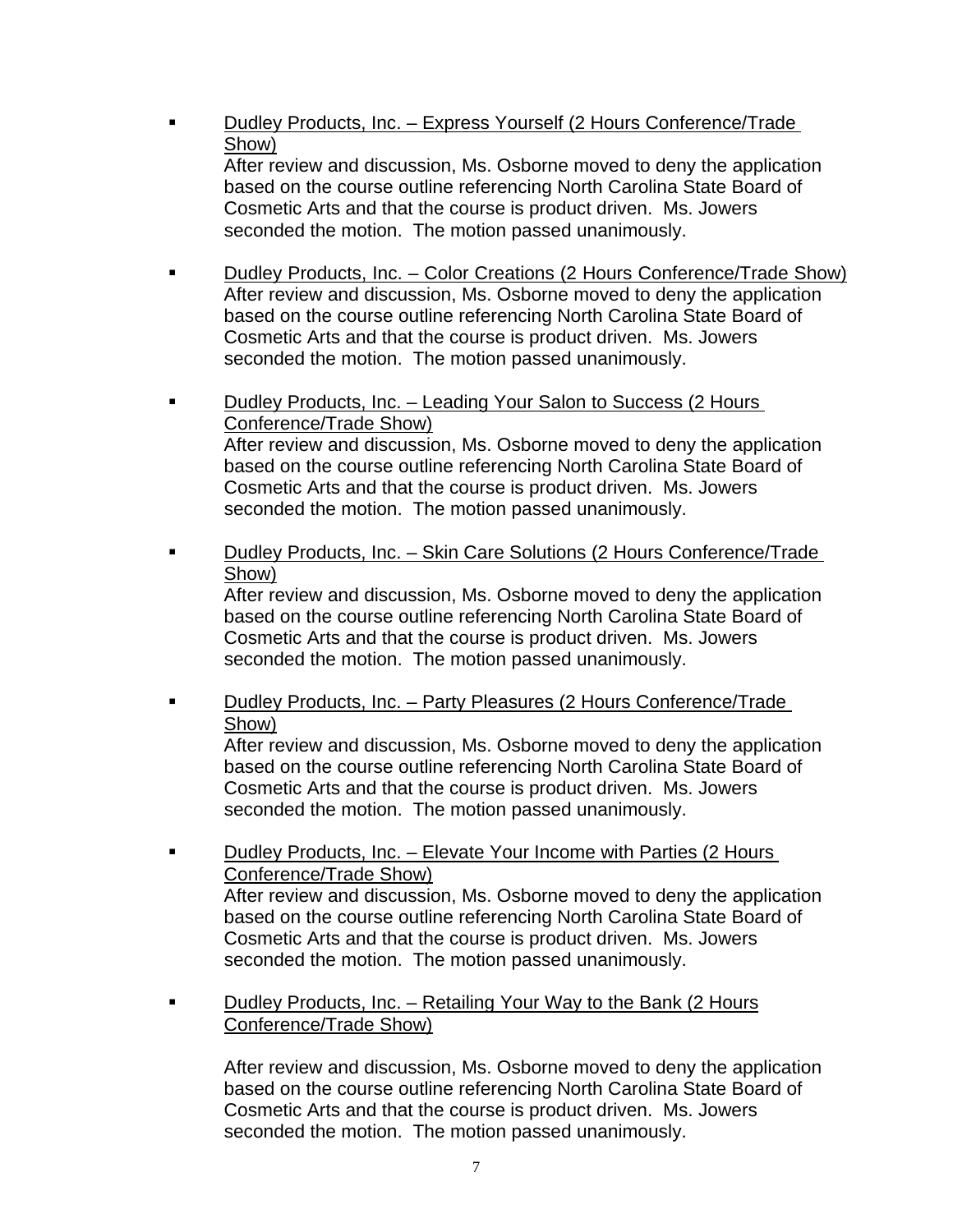#### **Committee Reports**

# **Continuing Education Committee – Laura Brown, Chair**

Mrs. Brown had no additional report at this time.

## **Rules Committee – Donna Osborne, Chair**

Ms. Osborne had no additional report at this time.

## **Legislative Committee – Donna Osborne, Chair**

 Ms. Osborne stated that she has concerns with the language of HB771 regarding the public school programs. It is her feeling that the public school program should be at least 90 minutes a day for a period of two years. Vice Chair Rittenbaugh suggested the bill language present a 'bridge' program through the public school system. Ms. Osborne will contact Ms. Mary Crew with the Florida Department of Education to discuss the matter further. Chair Caetano suggested that Ms. Osborne consider contacting the newly formed state cosmetology association, Florida Association of Beauty Professionals (FAB), as they have expressed an interest in supporting and endorsing proposed cosmetology legislation.

#### **Old Business**

## **Proposed Sanitation Flyer for Salons**

 The board reviewed the proposed salon flyer prepared by Vice Chair Ritenbaugh. The flyer includes information relating to sanitation tips for licensees and the customers, information relating to the proposed rule for sanitizing and sterilizing pedibaths and information encouraging individuals to file unlicensed activity complaints. The board would like to require salons to post this flyer and have the inspectors distribute the flyer to the salons for posting. Mr. Biggins will open the salon requirements rule, 61G5- 20.002, F.A.C., for discussion at the January 2007, board meeting. Ms. Barineau added that she would ask the department's Communications Office and the Division of Regulation to comment on the flyer and provide their comments at the January 2007, board meeting.

#### **New Business**

## **Petition for Declaratory Statement – Regal Nails Salon & Spa, L.L.C.**

 Present for the meeting representing Regal Nails Salon & Spa, L.L.C., were Ms. Loan Nguyen, Ms. Betty Nguyen, Mr. Charlie Ton and Mr. Canh Truong. All representatives were sworn in by the Court Reporter. Ms. Loan Nguyen thanked the board for the opportunity to appear before them. Ms. Nguyen stated that Regal Nails Salon & Spa, L.L.C., owned and operated over 800 salons throughout the United States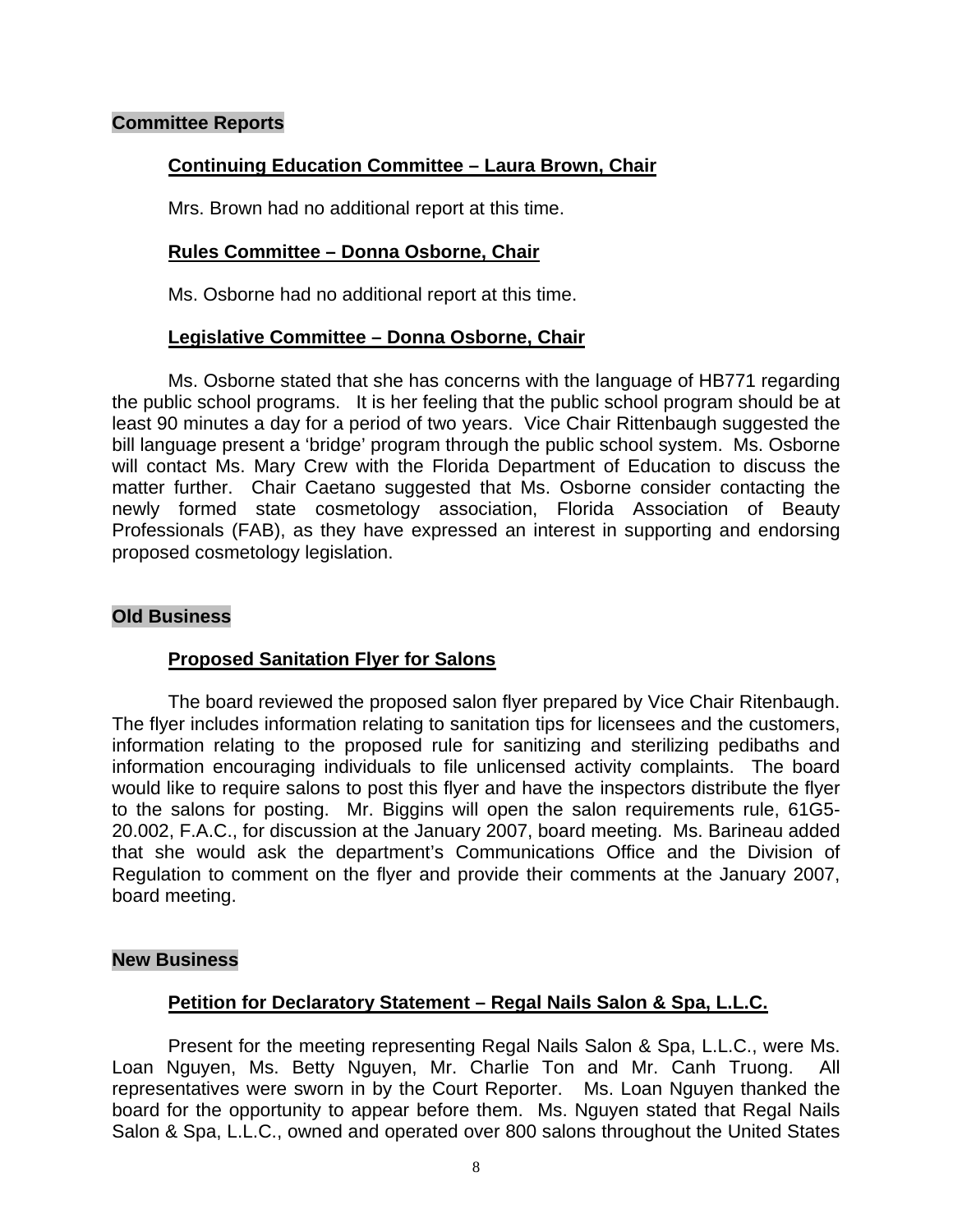which are primarily located in stores such as Walmart and K-Mart. Ms. Nguyen noted eyelash extensions are not currently mentioned in the Board of Cosmetology laws and rules, and they request the board consider allowing Florida registered manicure/pedicure/nail extension specialists employed by Regal Nails Salon & Spa, L.L.C. to apply eyelash extensions. Ms. Nguyen continued by saying that eyelash extensions area single use product that nothing directly touches the eye or eyelid. She added that it is considered to be a safe procedure. Ms. Nguyen ensured the board that all manicure/pedicure/nail extension specialists employed by Regal Nails Salon & Spa, L.L.C., would be required to complete a one-day, 8-hour training course which would be conducted by a representative of the franchise. Regal Nails Salon & Spa, L.L.C., also requested the board consider establishing minimum regulation regarding the application of eyelash extensions. After discussion, Ms. Osborne moved that board issue a declaratory statement to specify that a Florida registered manicure/pedicure/nail extension specialist can not apply false eyelash extensions and that the eyelash extension application can only be performed by a licensed cosmetologist, a registered facial specialist or a registered full specialist. Ms. Jowers seconded the motion. The motion passed unanimously.

## **Cosmetology Fee Increases**

 Ms. Barineau reminded the board of their responsibility to remain fiscally sound. Additionally, Ms. Jowers informed the board that one of the reasons that the 2006 legislation failed was due to the fact that statutory fee cap increases were requested in the legislation but the current fees have not been capped to their statutory limits. Ms. Barineau provided a matrix of the cosmetology fees as of September 30, 2006, which reflected the current fee as assessed by rule and the statutory cap. After review and discussion of the matrix, Ms. Osborne moved to increase the current fee cap and amend the rules accordingly. Ms. Jowers seconded the motion. Mrs. Brown opposed the fee increase motion. By majority vote, the motion passed to increase the fees. The increased fees are as follows:

- Initial registration as a specialist from \$25 to \$50
- Salon application fee from \$45 to \$50
- Biennial renewal fee for specialists from \$30 to \$50
- Delinquent renewal fee for specialists from \$30 to \$50
- Inactive renewal fee for registrants from \$20 to \$50
- Inactive renewal fee for cosmetologists from \$25 to \$50

## **Other Business**

## **Executive Director's Report**

Financial Report, June 30, 2006 - Operating Account

Financial Report, June 30, 2006 - Unlicensed Activity Account

 Ms. Barineau reported that as of March 31, 2006, the cash balance in the board's operating account was in a deficit over \$1.7 million and that the unlicensed activity account balance was \$685,947. Ms. Barineau noted that the assessment has already begun to reduce the negative operating account balance, and it is projected that the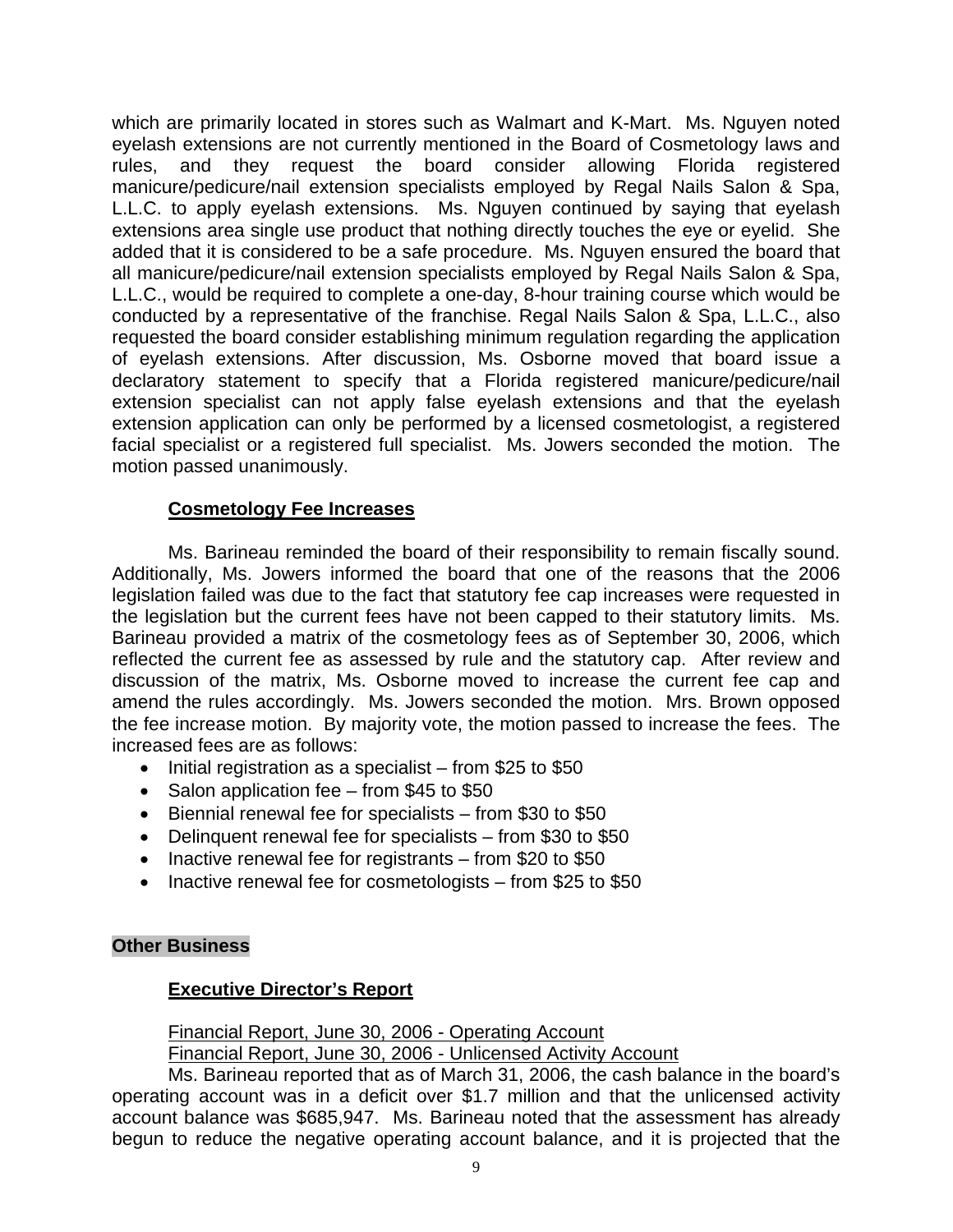assessment will generate \$2.9 million by June 30, 2007, and an additional \$2.5 million by June 30, 2008.

#### Complaints and Investigative Statistics Report July 2006–September 2006

 Ms. Barineau informed the board that the complaints and investigative statistics report for July 2006 through September 2006 was included in the agenda for informational purposes.

#### DBPR Newsletter

 Ms. Barineau noted that the DBPR Cosmetology Newsletter was included in the agenda for informational purposes.

 It was recommend that Ms. Barineau include information in the next newsletter reminding licensees that they can request material safety data sheets from product suppliers which should list the materials used in the product and the dangers of the materials. The board agreed this would be helpful especially for those individuals purchasing nail products to ensure no methyl methacrylate (MMA) is contained in the product.

## Disinfectant Products

 The board agreed that the products "Let's Touch" and "Let's Dance" can be used independently for sanitation purposes by salons.

 National Commission of Cosmetology Arts & Sciences, Inc. (NACCAS) Newsletter - Volume 2 No. 4

 Ms. Barineau informed the board that the NACCAS Newsletter was included in the agenda for informational purposes.

 National Commission of Cosmetology Arts & Sciences, Inc. (NACCAS) Newsletter - Volume 2 No. 5

 Ms. Barineau informed the board that the NACCAS Newsletter was included in the agenda for informational purposes.

 National Interstate Council of State Boards of Cosmetology, Inc. (NIC) Newsletter Volume 62 No. 3

 Ms. Barineau informed the board that the NIC Newsletter was included in the agenda for informational purposes.

## Continuing Education Compliance

 Ms. Barineau reported that as of November 16, 2006, 79 percent of licensees whose licenses were due for renewal on October 31,2006, had complied with all their continuing education requirements.

## Board Membership

 Ms. Barineau advised the board that the department is still attempting to address the board member vacancy situation and is seeking assistance from all boards to assist with locating qualified applicants to fill vacancies on all its boards and commissions. She suggested that interested applicants contact the department or the Governor's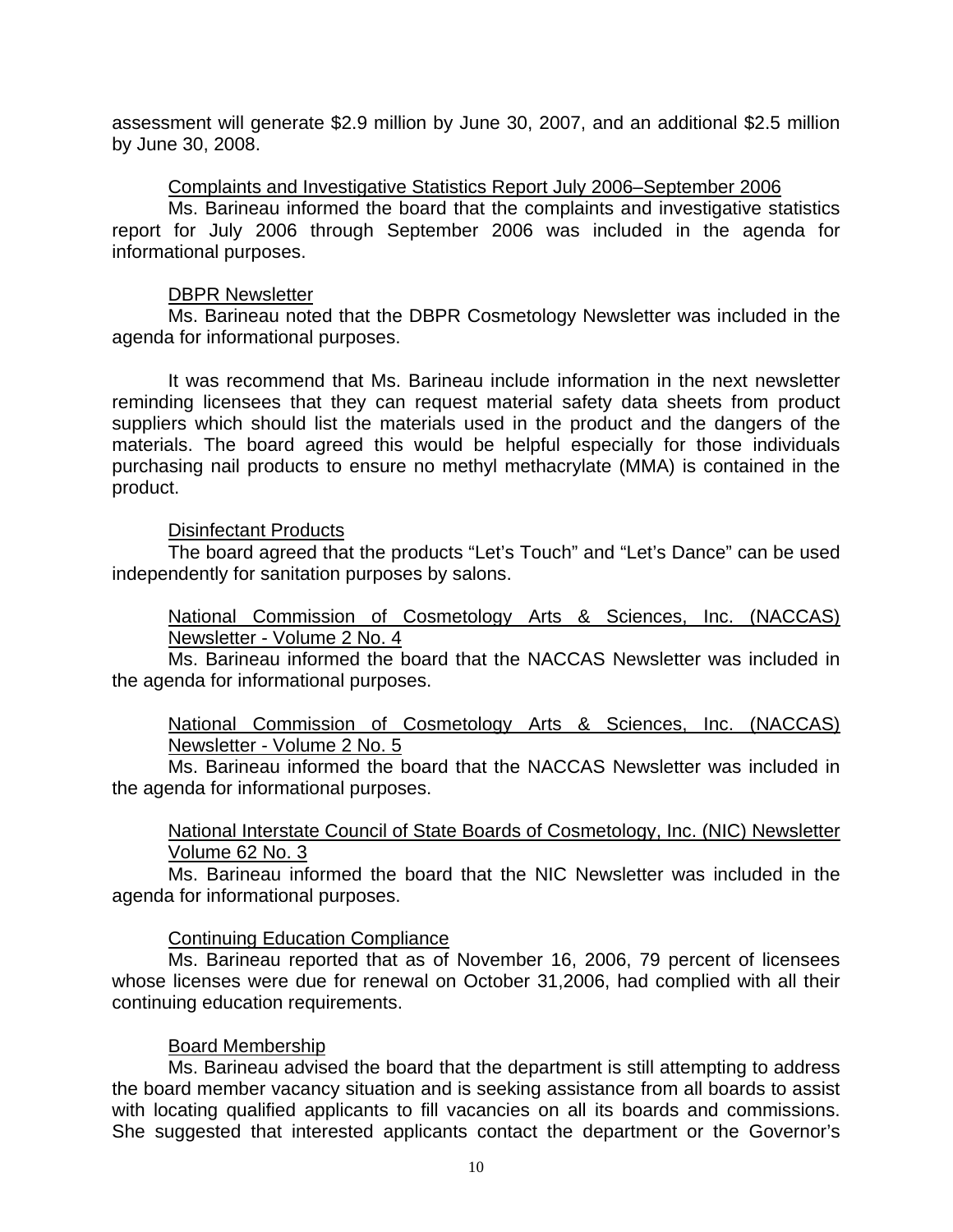Appointments Office for a Gubernatorial Appointments Questionnaire.

# **Board Attorney's Report**

# Rule 61G5-20.004, F.A.C. – Display of Documents

Mr. Biggins reported that the rule requiring licensees to laminate their licenses with a current picture for posting at their workstations should be effective soon. Salons and licensees will have until July 1, 2007, to comply with this new requirement.

# Rule  $61G5-32.001(6)(e)$ , F.A.C. – Continuing Education

Mr. Biggins reported that the rule to change the number of days a continuing education provider has to transmit course completion information to the department from 5 days to 30 days, or prior to the licensee's renewal date, whichever occurs sooner, should be effective soon.

# Proposed Draft for Rule 61G5-20-002(2), F.A.C. – Pedicure Equipment Sterilization and Disinfection

To eliminate some industry concerns and questions regarding chelating soap, Mr. Biggins provided the board with draft language changing "chelating soap" to "low foaming soap". The proposed amendment will read as follows:

(g) Pedicure Equipment Sterilization and Disinfection:

The following cleaning and disinfection procedures must be used for any pedicure equipment that holds water, including sinks, bowls, basins, pipe-less spas, and whirlpool spas:

1. After each client, all pedicure units must be cleaned with a low-foaming chelating soap or detergent with water to remove all visible debris, then disinfected with an EPA registered hospital grade bactericidal, fungicidal, virucidal, and pseudomonacidal disinfectant used according to manufacturers instructions for at least ten (10) minutes. If the pipe-free foot spa has a foot plate, it should be removed and the area beneath it cleaned, rinsed, and wiped dry.

2. At the end of each day of use, the following procedures shall be used:

a. All filter screens in whirlpool pedicure spas or basins for all types of foot spas must be sanitized. All visible debris in the screen and the inlet must be removed and cleaned with a low-foaming chelating soap or detergent and water. For pipe-free systems, the jet components or foot plate must be removed and cleaned and any debris removed. The screen, jet, or foot plate must be completely immersed in an EPA registered, hospital grade bactericidal, fungicidal, virucidal, and pseudomonacidal disinfectant that is used according to manufacturers instructions. The screen, jet, or foot plate must be replaced after disinfection is completed and the system flushed with warm water and low-foaming low-sudsing soap for 5 minutes, rinsed, and drained.

b. After the above procedures are completed, the basin should be filled with clean water and the correct amount of EPA registered disinfectant. The solution must be circulated through foot spa system for 10 minutes and the unit then turned off. The solution should remain in the basin for at least 6 to10 hours. Before using the equipment again, the basin system must be drained and flushed with clean water.

3. Once each week, subsequent to completing the required end-of-day cleaning procedures, the basin must be filled with a solution of water containing one teaspoon of 5.25% bleach for each gallon of water. The solution must be circulated through the spa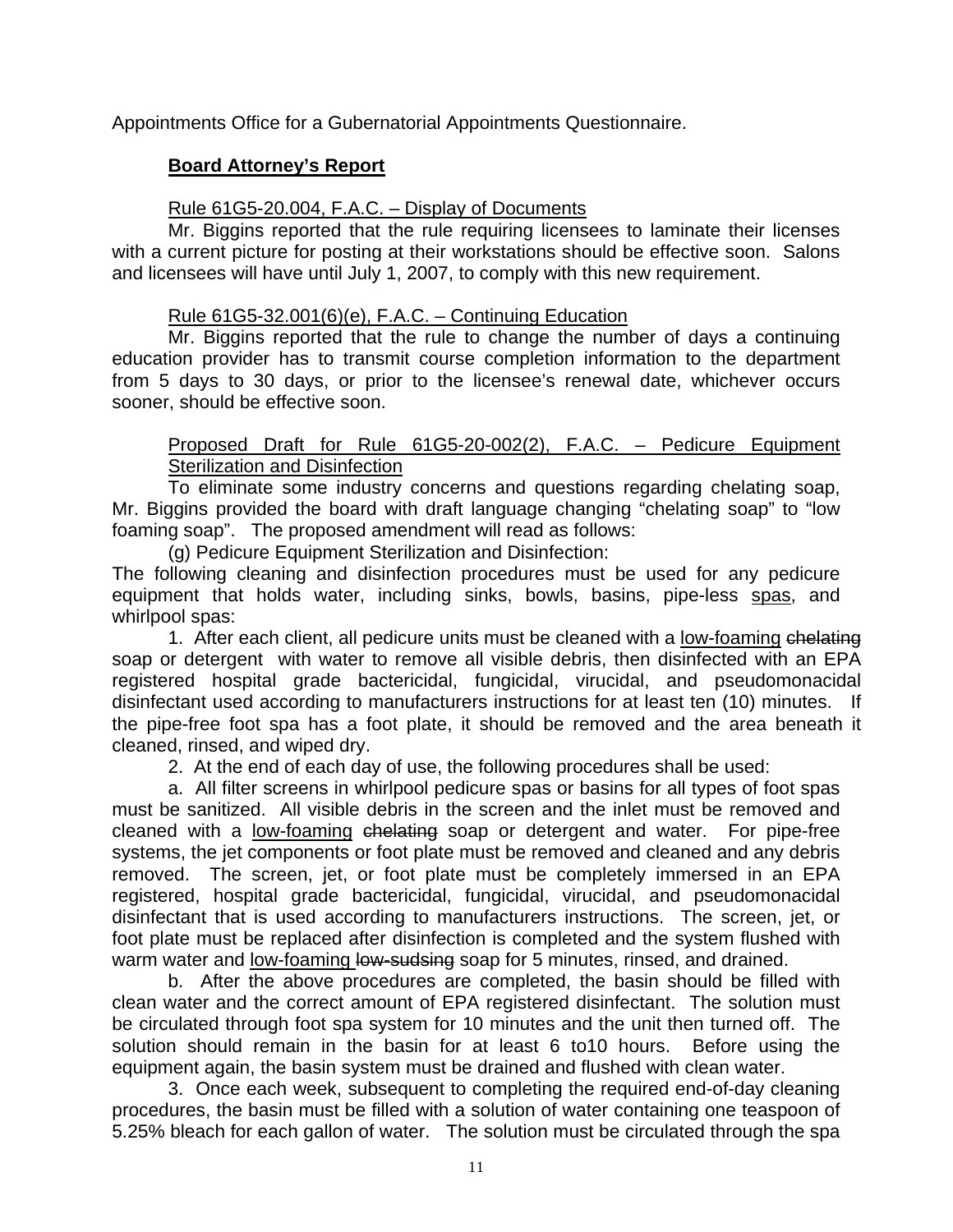system for 5 to 10 minutes and then the solution must sit in the basin for at least 6 hours. Before use, the system must be drained and flushed.

4. A record or log book containing the dates and times of all pedicure cleaning and disinfection procedures must be documented and kept in the pedicure area by the salon and made available for review upon request by a consumer or a Department inspector.

Ms. Osborne moved that the board accept the proposed language for Rule 61G5- 20.002(2), F.A.C., as provided by Board Counsel. Ms. Jowers seconded the motion and the motion passed unanimously. Mr. Biggins will amend and proceed with filing Rule 61G5-20.002(2), F.A.C.

## Proposed Draft for Rule 61G5-18.0055, F.A.C., - Supervised Cosmetology Practice Exception

As an attempt to further clarify the point at which a Florida student can go to work after completing their education and examination, Mr. Biggins provided the board with a proposed draft for their Rule 61G5-18.0055, F.A.C., Supervised Practice Exception, establishing defined parameters for the practice exception. The proposed amendment will read as follows:

"(1) Following the completion of the first licensing examination by a graduate of licensed cosmetology school or cosmetology program offered in a public school system, which school or program is certified by the Department of Education, and pending the results of that examination and the issuance of a license to practice cosmetology by the Department, an applicant for licensure as a cosmetologist by examination is shall be eligible to practice temporarily in a current, actively licensed cosmetology salon practice cosmetology subject to under the following conditions:

- (a) In the event an applicant obtains passing scores on the first attempt of both the written and clinical examinations, the applicant shall be eligible, prior to having their application acted on by the Board, to practice cosmetology in a licensed salon, provided that they post their examination results for both examinations at their work station with a recent photograph affixed thereto.
- (b) In the event that the applicant fails to obtain a passing score on either the written or clinical examination on the first attempt, the applicant shall not be eligible to practice cosmetology under this rule until the applicant:
	- 1. Applies to the Department for authorization to reexamine the failed portion(s) of the examination; and
	- 2. Presents the salon owner a copy of both the reexamination application and the examination scheduling authorization letter from the testing vendor.
	- 3. Upon completion of these conditions, the applicant is eligible to practice cosmetology in a licensed cosmetology salon subject to the provisions of paragraph (c) referenced below, provided that the applicant posts the examination results for both examinations at their work station with a recent photograph affixed thereto, which practice may extend for a period of no more than 60 days from the date of the reexamination application. The applicant must discontinue practicing when 180 days have passed from the date the original examinations were taken if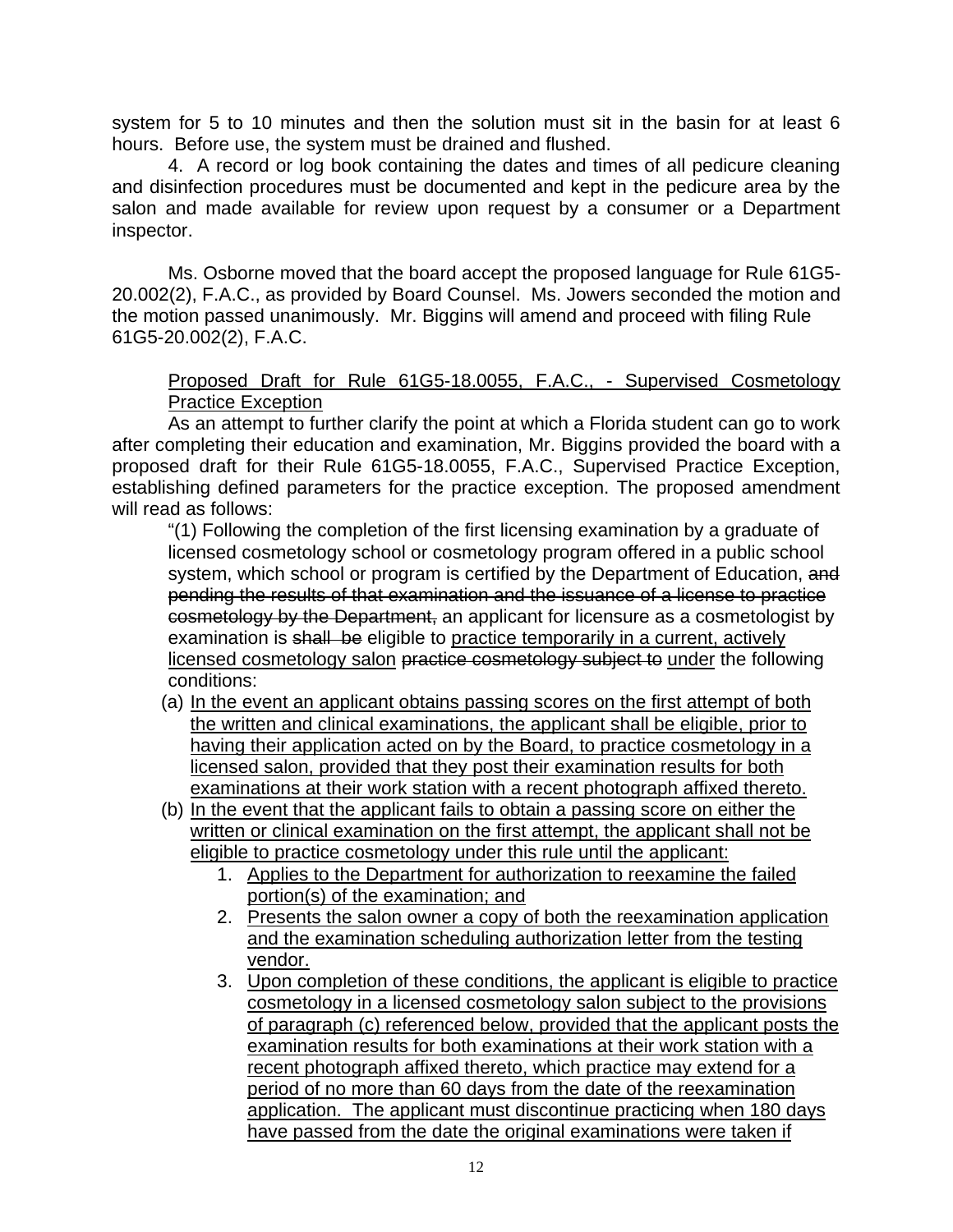reexamination has not yet been completed. Under no circumstances shall the applicant be eligible to practice prior to having applied for reexamination and having obtained the examination scheduling authorization letter from the testing vendor.

(c) All cosmetology services performed by the applicant under this exception shall be performed under the supervision of a licensed cosmetologist. "Under the supervision of a licensed cosmetologist" shall mean that an individual who then holds a current, active Florida license as a cosmetologist shall be physically present at all times when the applicant is performing cosmetology services.

(2) In the event an applicant, who previously failed either or both of the examinations on the first attempt, fails to obtain a passing score on either or both of the second licensure examination(s), the applicant is no longer eligible to practice cosmetology under this exception and must immediately discontinue practicing cosmetology until the applicant has been issued a license to practice by the Department.

(a) All cosmetology services to be performed by the applicant under this exception shall be performed under the supervision of a licensed cosmetologist. "Under the supervision of a licensed cosmetologist" shall mean that an individual who then holds a current, active Florida license as a cosmetologist shall be physically present at all times when the applicant is performing cosmetology services.

(b) All cosmetology services performed by the applicant under this exception shall be performed in a licensed cosmetology salon. For all times during which the applicant is practicing in the cosmetology salon, the license for the cosmetology salon shall be in a current and active status.

(2) Prior to beginning the practice of cosmetology or performance of cosmetology services under this exception, all applicants shall provide to the cosmetology salon license holder or his or her representative a copy of the completed application for licensure by examination submitted to the Department by the applicant, and a copy of the notification by the Department that the applicant has been scheduled to take the licensure examination. All applicants shall also provide to the cosmetology salon license holder or his or her representative a copy of the results of all licensure examinations taken by the applicant immediately upon receipt of those results by the applicant. If the applicant is required to apply for reexamination in order to continue practicing cosmetology or performing cosmetology services under this exception, the applicant shall also provide to the cosmetology salon license holder or his or her representative a copy of the completed application for reexamination submitted to the Department by the applicant.

(3) Upon receipt of the results of the first licensure examination taken by the applicant which indicate that the applicant has failed to achieve a passing grade on the licensure examination, the applicant shall immediately cease the practice of cosmetology or performing cosmetology services under this exception unless and until the applicant applies to retake the licensure examination at the next available licensure examination immediately following the licensure examination which the applicant failed. Once the applicant shall have submitted a complete application for reexamination and shall have paid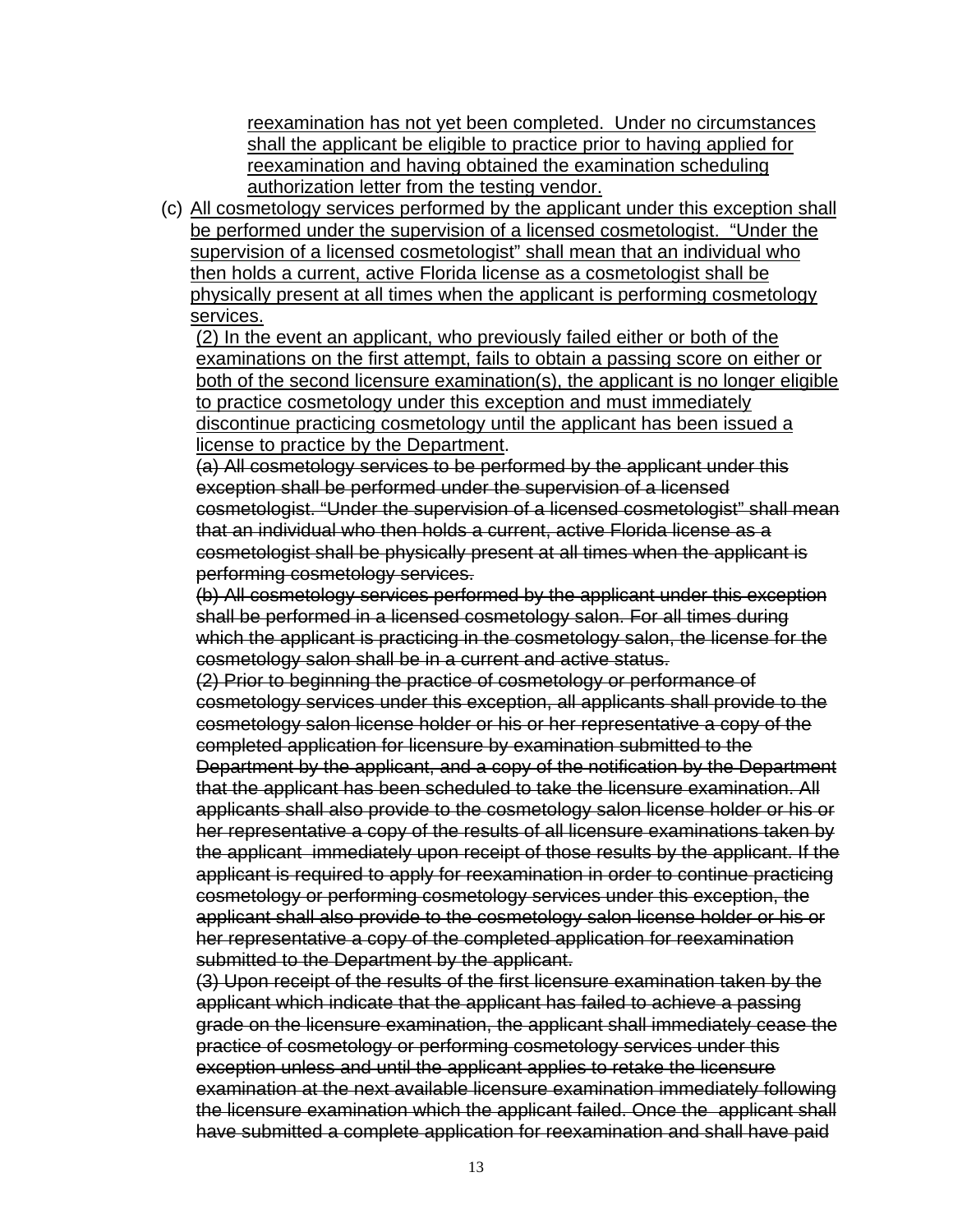all applicable reexamination fees, the applicant shall be eligible to resume the practice of cosmetology subject to the same conditions as stated above. (4) Upon receipt of the results of the second licensure examination taken by the applicant which indicate that the applicant has failed to achieve a passing grade on the licensure examination, the applicant shall immediately cease the practice of cosmetology or performing cosmetology services under this exception; and shall not be eligible to resume the practice of cosmetology until after the applicant shall have taken and passed the licensure examination and been issued a license to practice cosmetology by the Department."

Mrs. Brown moved that the board accept the proposed language for Rule 61G5- 18.0055, F.A.C., as provided by Board Counsel. Ms. Jowers seconded the motion and the motion passed unanimously. Mr. Biggins will amend and proceed with filing Rule 61G5-18.0055, F.A.C.

#### Proposed Draft for Rule 61G5-20.001, F.A.C. - Salon Defined

Mr. Biggins provided the board with an amendment to Rule 61G5-20.001, F.A.C., allowing barbers to operate in cosmetology salons so long as there is a cosmetologist employed in the salon. A similar rule is currently in the Florida Barbers' Board rules. The proposed amendment will read as follows:

 "Salon means any establishment or place of business wherein cosmetology as defined in Section 477.013(4), F.S., or any specialty as defined in Section 477.013(6), F.S., is practiced for compensation, however this does not prevent the practice of cosmetology in a licensed barbershop, or the practice of barbering in a licensed cosmetology salon, provided the salon employs a licensed cosmetologist. Except as provided in Rule 61G5-20.010, F.A.C., a salon must be at a fixed location."

 After review, Mrs. Brown moved that the board accept the proposed language for Rule 61G5-20.001, F.A.C., as provided by Board Counsel. Ms. Osborne seconded the motion and the motion passed unanimously. Mr. Biggins will amend and proceed with filing Rule 61G5-20.001, F.A.C.

## **Bureau of Education and Testing**

 The board extended an invitation to the department's Bureau of Education and Testing to attend the January 2007, board meeting to give the testing presentation previously provided to Ms. Osborne. The board requested a pass/fail rate report be provided at the January meeting since the new examinations were launched.

#### **Board Member Comments**

Ms. Osborne expressed she would like to consider a reciprocity agreement with other states or consider amending their endorsement rule to allow years of experience to qualify an individual for licensure by endorsement.